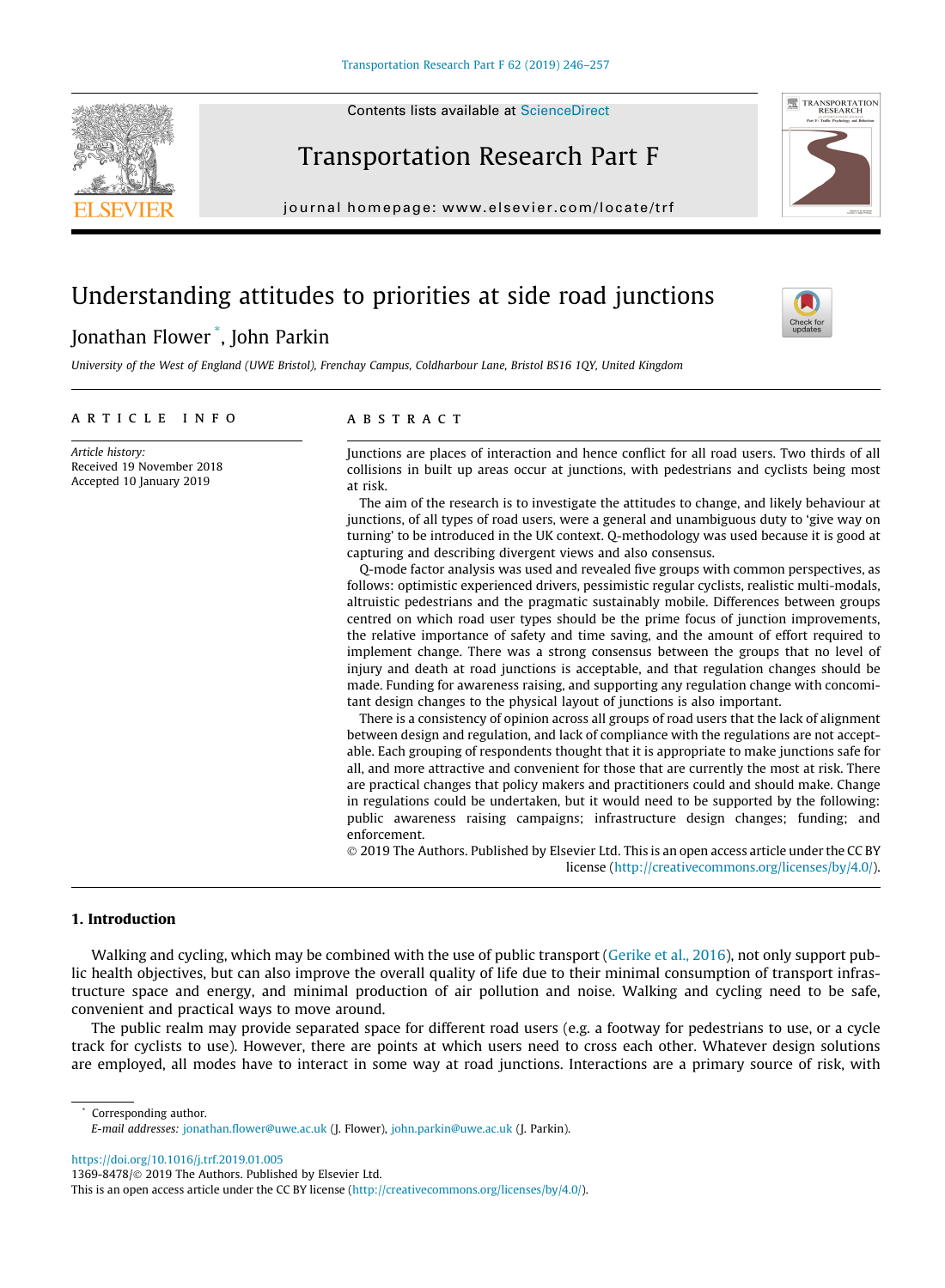pedestrians and cyclists being among the most exposed road users. Even if designers understand their own intent in relation to a junction layout, road users may not. Where there are different design approaches adopted for circumstances that are not dissimilar to each other, road users may become confused by seemingly contradictory requirements about how they might behave.

There has been significant development in standards, guidance and statutory instruments in relation to highway design for walking and cycling in the last few years in the UK and indeed in Northern Europe and North America ([Transport for](#page-11-0) [London, 2014;](#page-11-0) [Highways England, 2016; Welsh Assembly Government, 2014; National Association of City Transportation](#page-11-0) [Officials, 2013; CROW, 2016\)](#page-11-0). These developments inevitably create new and different designs which may not be familiar to users.

In the UK, the rules relating to junctions have not changed significantly for decades. There are fourteen rules in the Highway Code (rules 170–183, [Department of Transport, 2015](#page-11-0)) that relate to junctions. There is ambiguity, however, in relation to how drivers are meant to treat cyclists crossing the mouth of a side road when the cyclist is on a shared use footway or cycle track adjacent to the carriageway. Also leading to ambiguity is the different strength of requirement as manifest in the way the rules are expressed ('should', 'must', 'watch out' and 'take care'). There appears to be a lesser requirement to give way to pedestrians and cyclists (''you should watch out for cyclists/pedestrians") as compared with the obligation to avoid colliding with other vehicles ("you MUST [capitals in original] give way to traffic on the main road"). These ambiguities may result in road user behaviour that largely knows and follows the 'obligations' (must), but generally ignores or is unaware of the 'suggestions' (should). Similar ambiguity exists in other countries ([Figliozzi & Tipagornwong, 2016\)](#page-11-0) and this is a UK case study of an international problem.

Importantly, much junction design fails to support the rules in the Highway Code (pp. 50–51, [Jones, 2016](#page-11-0)). An example is a wide mouthed side road with generous kerb radii which do not encourage lower speeds. Drivers may be encouraged to turn at speed, and consequentially be less likely to follow the rules that they should give way to pedestrians or cyclists crossing the side road (Rules 170 and 183, [Department of Transport, 2015\)](#page-11-0).

Behaviour in the public realm, including at junctions, is influenced by the law and regulation ([Björklund, Åberg, Dalarna, &](#page-11-0) [Utbildning, 2005; Friedman, 2016\)](#page-11-0), and by the design of infrastructure and the wider environment ([Bassani, Dalmazzo,](#page-11-0) [Marinelli, & Cirillo, 2014; Gehl, 2011\)](#page-11-0). In the long run, the way that regulation is developed is, in turn, influenced by behaviour ([Bj](#page-11-0)ø[rnskau, 2017\)](#page-11-0), and the environment. Also, in the long run, the way the environment is built for road users is influenced by behaviour and its regulation. While individual linkages have been the subject of research, the complete set of interrelations is an under-researched area. This research focuses on these inter-relations at side road junctions from the perspective of all road users at junctions.

There is an immediate interest in understanding these inter-relationships as a result of a proposal for a universal duty to give way when turning into or out of a side road ([Jones, 2016, 2017](#page-11-0)). The point of these changes is to enhance safety while not compromising expeditious use of the junction.

People think they look before making a manoeuvre such as crossing a side road, but they often only look in response to hearing an approaching vehicle, and when nothing is heard there can be a tendency to cross without looking [\(Stelling](#page-11-0)Kon[czak, Hagenzieker, Commandeur, Agterberg, & van Wee, 2016\)](#page-11-0). The rise of electric vehicles and e-bikes could create additional risks in relation to priority junctions in the future.

The aim of the research is to investigate the attitudes to change, and likely behaviour at junctions, of all road users, whether turning or proceeding straight on, were a general and unambiguous duty to 'give way on turning' to be introduced. The aim is supported by the following research questions:

- (1) Are there different typologies of road user in relation to their assessments of safety and expediency behaviours at side road junctions?
- (2) How do road users assess safety and expediency behaviours at side road junctions under current regulations compared with a general duty to give way on turning?
- (3) What road user behaviour issues may need to be addressed should the general duty be brought into effect?
- (4) How can the concerns of specific road user groups, such as disabled people, be addressed?

Section 2 describes the methodology. [Section 3](#page-2-0) presents the results and [Section 4](#page-7-0) discusses the results. Conclusions are drawn in [Section 5.](#page-8-0)

# 2. Methodology

The approach adopted in this research is based on Q-methodology [\(Stephenson, 1935\)](#page-11-0), and this approach is taken because it combines qualitative and quantitative methods to study subjective viewpoints and is appropriate to questions about personal experience (p2343, [Baker, 2006\)](#page-11-0). Respondents rank statements, and Factor Analysis reveals groups of people who have ranked the statements in similar ways. Follow-up questioning reveals reasons behind a respondent's ranking. The set of statements (the Q-set) is developed prior to the ranking and is drawn from evidence of current opinions that reflect the range of views people may hold. The fundamental requirement is that the Q-set is sufficiently comprehensive so that it bounds all possible opinion.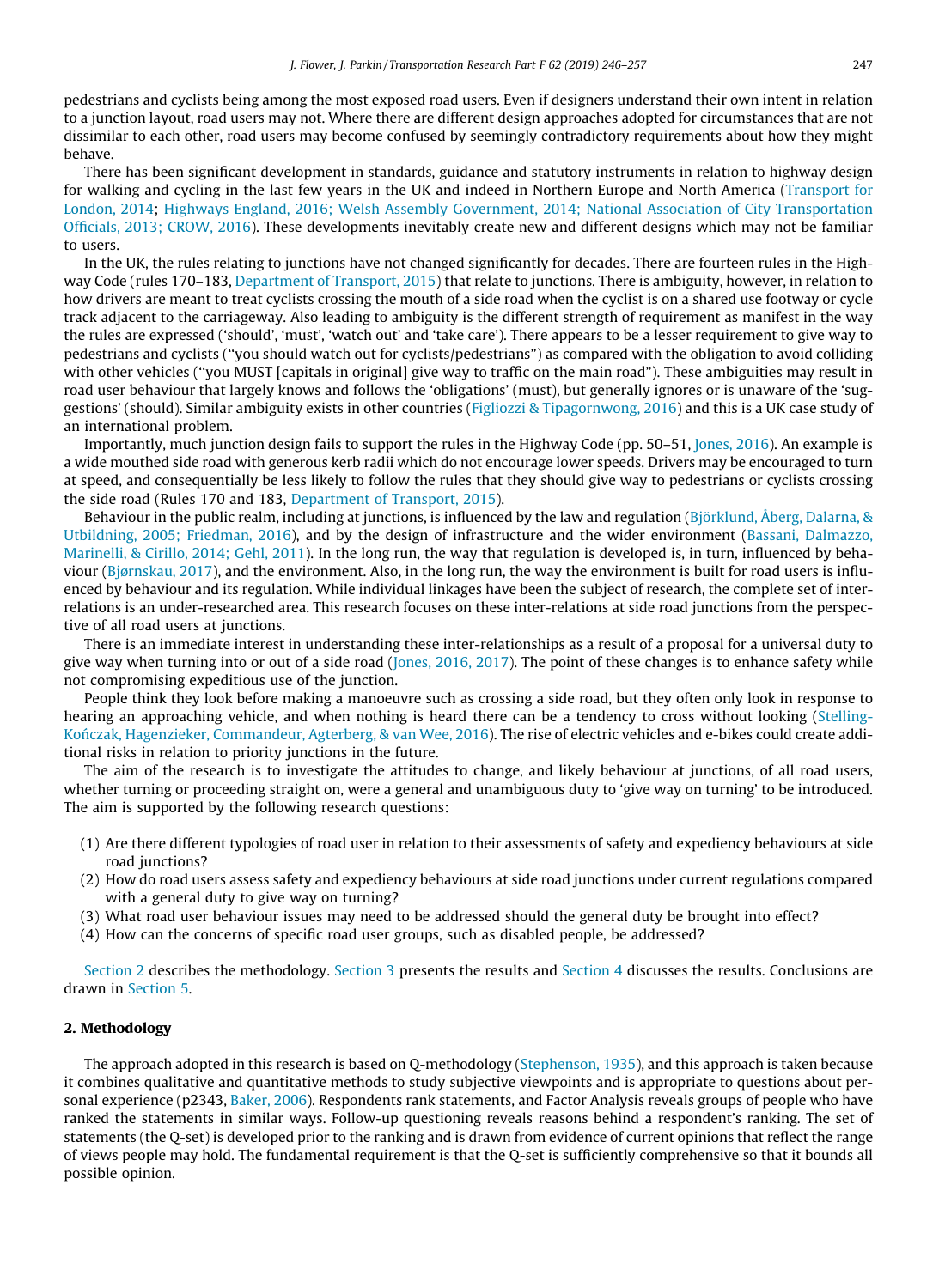<span id="page-2-0"></span>Statements are ranked within a predefined grid (the Q-grid) in one of thirteen categories from most agree to most disagree (the Q-sort). The central neutral category takes seven statements, with six statements in the adjoining categories, and then one less in each subsequent category until only one statement is allowed to be placed in the most extreme categories. Fig. 1 shows a participant selecting statements to place in the predefined grid.

The 49 statements covered: current behaviour of drivers, cyclists and pedestrians at junctions; potential changes to junction regulations; and possible changes in behaviour based on a change in junction regulation.

The statements (the Q-set) were drawn primarily from a variety of road user specific discussion forums relating to the subject area of road user interactions [\(Cycling, 2017; Motoring.co.uk, 2017; Open Democracy, 2017; Road.cc, 2017\)](#page-11-0). Six experts drawn from academia and practice were asked to review the statements to ensure they were reasonably selfexplanatory, and to check that they covered the range of possible views.

Q-studies only require sufficient respondents to determine the existence of common groupings ([Brown, 1980\)](#page-11-0), and they do not establish the proportion of the population that belongs to a particular grouping. Therefore, a purposeful sample of forty-one respondents was recruited that ensured a suitable gender split (nineteen female), age profile (range 18 to 82, mean 52), and range of ability (including wheelchair users, pushchair users, people walking with children, and visually impaired people). So far as road user types is concerned, thirty-seven walked (eleven daily), thirty-two cycled (thirteen daily), and thirty-two used the bus (one daily). Thirty-four were car drivers, but three had stopped due to impairment. There were two motor-cycle licence holders. The mean number of years since passing the driving test was thirty-three years, with the range being six weeks to fifty-seven years.

The survey took place between the 2nd and 23rd July 2018. The concept of giving way on turning at junctions was introduced to respondents via a slide presentation and video clips to explain the current regulations in the UK, design options, and examples from countries with different (and often stronger) give way on turning regulations (the Netherlands, Austria, Ireland, Germany and California, USA).

Measures were taken to ensure that visually impaired respondents could access the materials. Physical accessibility was addressed for those with mobility impairments and toys were provided for participants attending with children. Participants attended up to three at a time for the presentation, but statement sorting was completed individually, and respondents were asked initially to divide the forty-nine statements, printed on A4 sheets of paper, into three piles (agree, neutral, disagree). They were asked then to transfer statements onto the Q-grid.

Following the Q-sort, each participant was interviewed to elicit reasons behind their ranking, and to ask about driving experience and frequency of use of other modes for local journeys. All participants were asked whether or not they walked with children or used pushchairs.

#### 3. Results

Q-mode factor analysis is the process of reducing a set of Q-sorts to a smaller number of composite sorts, called factors. These factors are created from groups of similar Q-sorts, which hence represent the views of individuals who ranked the Qstatements in similar ways. The first step is to identify sorts that are closely associated with each other. The second step is to create the factors from these closely associated, or defining, sorts. The factor loading is defined as the correlation coefficient between the individual sort and the composite sort.

The reduction to factors should maintain the maximum amount of variance contained in the original sorts. It should also create a number of factors which are useful in representing the attitudes of the respondents. Ideally a solution will include



Fig. 1. A participant selecting statements to place in the predefined grid.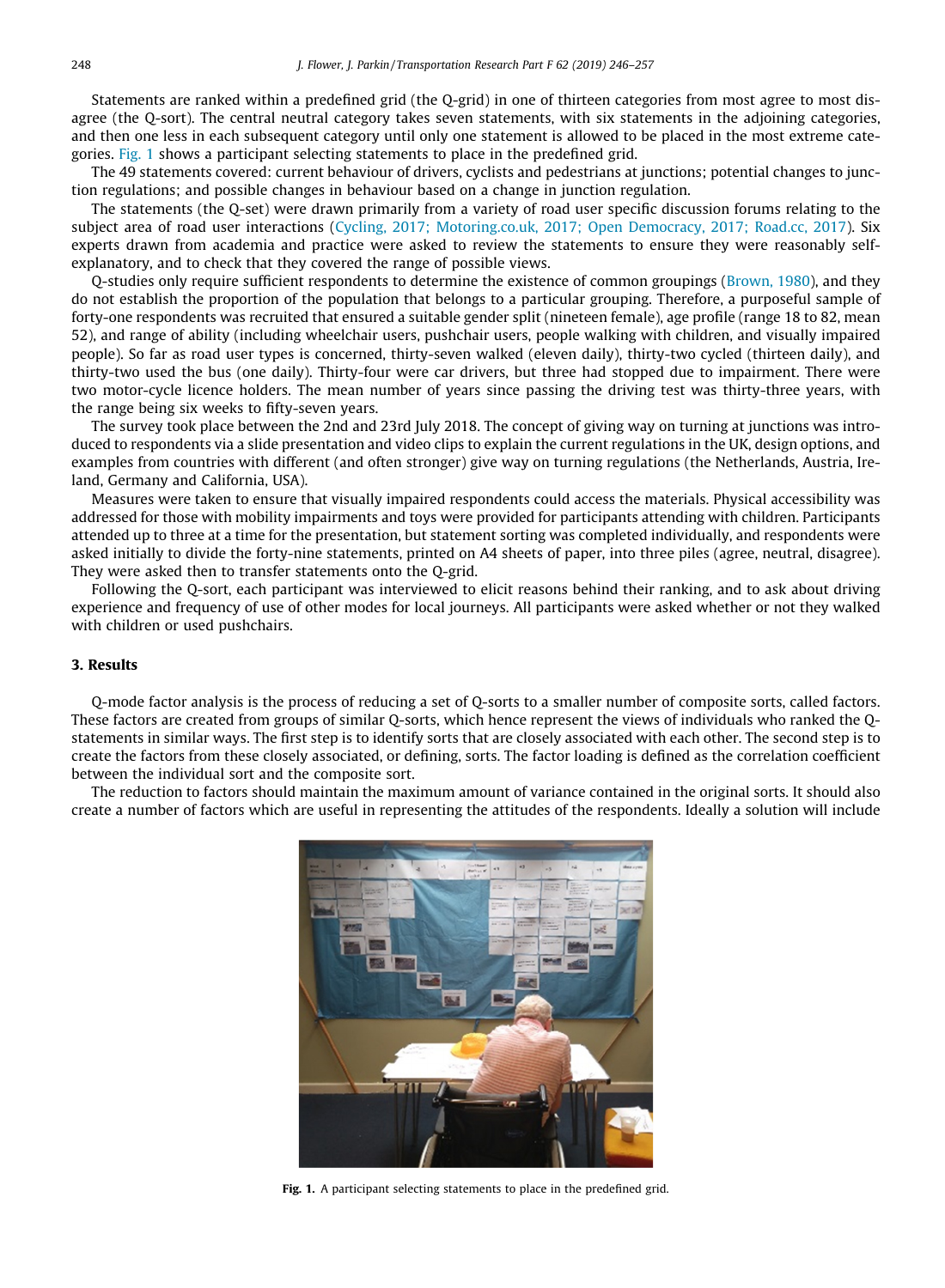the maximum number of individual sorts, and also have few sorts which confound (that is, significantly correlate to more than one factor).

Factor-analysis was undertaken using PQMethod software [\(Schmolck, 2015](#page-11-0)). Seven factors were initially extracted and 36 of the sorts loaded significantly (at the p < 0.01 level), four respondents' sorts were dismissed due to confounding with other factors and one respondent's sort failed to load significantly with any of the factors, as it bore no obvious correlation to any of them. This initial solution, which accounted for 48% of the total study variance, would ordinarily be considered a sound solu-tion as a result of accounting for more than 35–40% of the variance ([Kline, 1994](#page-11-0)). However, with 35 of the sorts loading significantly for one factor, the solution goes a long way to helping to understand the shared views of many of the participants, but it does little to tease out the nuances of any potential differences between the respondents. Further, one factor had only one defining sort, whereas in Q-methodology it is considered good practice only to consider factors with two or more defining sorts [\(Brown, 1980\)](#page-11-0).

For these reasons and to explore the differences in greater detail, it is possible to adopt a statistical technique called varimax rotation [\(Dilbeck, 2017](#page-11-0)). Varimax rotation is a technique that maximises the variance between the factors. Table 1 shows the results of the factor analysis using varimax rotation.

The  $h^2$  (%) is the percentage of the variance in each Q-sort that is accounted for by the five factors and is calculated as the sum of the squares of the factor loadings for a particular Q-sort. The eigenvalue is the sum of the squares of the loadings of each of the Q-sorts on that factor (the values in each column). It can then be used to calculate the percentage of study variance explained by each factor.

A confounded Q-sort is one that loaded significantly for more than one factor. To reduce the number of confounded sorts, a cut-off correlation of 0.44 rather than 0.37 (the significant factor loading,  $p < 0.01$ ) was adopted.

| Q-sort         | Factor 1 | Factor 2 | Factor 3 | Factor 4 | Factor 5 | $h^2$ (%) |
|----------------|----------|----------|----------|----------|----------|-----------|
| 1              | 0.40     | $*0.68$  | $-0.21$  | 0.12     | 0.13     | 70        |
| $\overline{c}$ | 0.21     | 0.26     | 0.37     | 0.34     | 0.20     | 40        |
| 3              | $*0.44$  | 0.16     | 0.39     | 0.35     | 0.40     | 65        |
| 4              | 0.13     | 0.31     | 0.16     | $*0.54$  | $-0.02$  | 43        |
| 5              | 0.45     | 0.14     | 0.38     | 0.44     | 0.33     | 67        |
| 6              | $-0.05$  | $*0.63$  | 0.12     | $-0.20$  | 0.19     | 49        |
| $\overline{7}$ | $*0.61$  | 0.10     | 0.27     | 0.12     | 0.27     | 54        |
| 8              | 0.42     | 0.07     | 0.34     | $*0.58$  | 0.16     | 66        |
| 9              | 0.00     | $*0.51$  | 0.13     | 0.29     | 0.14     | 38        |
| 10             | $*0.64$  | 0.20     | 0.04     | 0.27     | 0.09     | 53        |
| 11             | $*0.45$  | 0.34     | 0.28     | $-0.03$  | 0.20     | 44        |
| 12             | 0.29     | 0.41     | $*0.47$  | 0.22     | $-0.16$  | 55        |
| 13             | 0.38     | $*0.63$  | 0.19     | 0.19     | 0.03     | 61        |
| 14             | 0.13     | 0.27     | $*0.58$  | 0.29     | 0.14     | 53        |
| 15             | 0.43     | 0.23     | 0.14     | 0.34     | $*0.44$  | 57        |
| 16             | $-0.13$  | $-0.01$  | 0.04     | $*0.63$  | 0.22     | 46        |
| 17             | 0.55     | 0.10     | 0.10     | 0.25     | 0.54     | 68        |
| 18             | 0.14     | 0.27     | 0.49     | 0.06     | 0.48     | 57        |
| 19             | 0.17     | $*0.56$  | 0.23     | 0.42     | 0.26     | 64        |
| 20             | 0.14     | 0.01     | $-0.03$  | 0.07     | $*0.59$  | 37        |
| 21             | $*0.53$  | 0.36     | 0.04     | 0.34     | 0.42     | 70        |
| 22             | $*0.57$  | 0.43     | 0.38     | 0.15     | 0.28     | 76        |
| 23             | 0.43     | $-0.07$  | 0.23     | 0.41     | $*0.63$  | 81        |
| 24             | 0.38     | 0.06     | 0.31     | $*0.58$  | 0.28     | 66        |
| 25             | 0.17     | 0.28     | 0.20     | 0.27     | 0.35     | 34        |
| 26             | 0.17     | $*0.80$  | 0.25     | 0.12     | 0.12     | 76        |
| 27             | 0.35     | 0.62     | 0.47     | 0.12     | 0.15     | 76        |
| 28             | 0.06     | 0.19     | 0.09     | 0.21     | $*0.50$  | 34        |
| 29             | 0.27     | 0.24     | 0.41     | $*0.57$  | 0.25     | 69        |
| 30             | 0.20     | 0.41     | 0.39     | 0.15     | $*0.64$  | 79        |
| 31             | 0.18     | 0.05     | 0.44     | 0.23     | 0.66     | 72        |
| 32             | 0.24     | $*0.64$  | 0.31     | 0.02     | 0.05     | 57        |
| 33             | 0.32     | 0.09     | $*0.58$  | 0.40     | 0.28     | 69        |
| 34             | 0.11     | 0.23     | 0.43     | 0.27     | 0.43     | 51        |
| 35             | $*0.46$  | 0.27     | 0.30     | $-0.04$  | 0.22     | 42        |
| 36             | 0.37     | 0.39     | 0.42     | 0.09     | 0.31     | 57        |
| 37             | 0.16     | 0.37     | 0.18     | 0.11     | $*0.47$  | 43        |
| 38             | 0.24     | 0.40     | 0.12     | 0.40     | 0.31     | 49        |
| 39             | 0.36     | $-0.05$  | 0.11     | $*0.75$  | 0.24     | 76        |
| 40             | $*0.54$  | 0.32     | 0.28     | 0.15     | 0.08     | 50        |
| 41             | 0.25     | 0.33     | $*0.64$  | 0.24     | 0.21     | 68        |
| Eigenvalues    | 4.95     | 5.48     | 4.30     | 4.46     | 4.61     |           |
| % exnl Var     | 12       | 13       | 10       | 11       | 11       |           |

Table 1 Factor loadings using Varimax rotation.

\* Factor loading greater than 0.44; dotted box – no significant loading; solid box – confounding.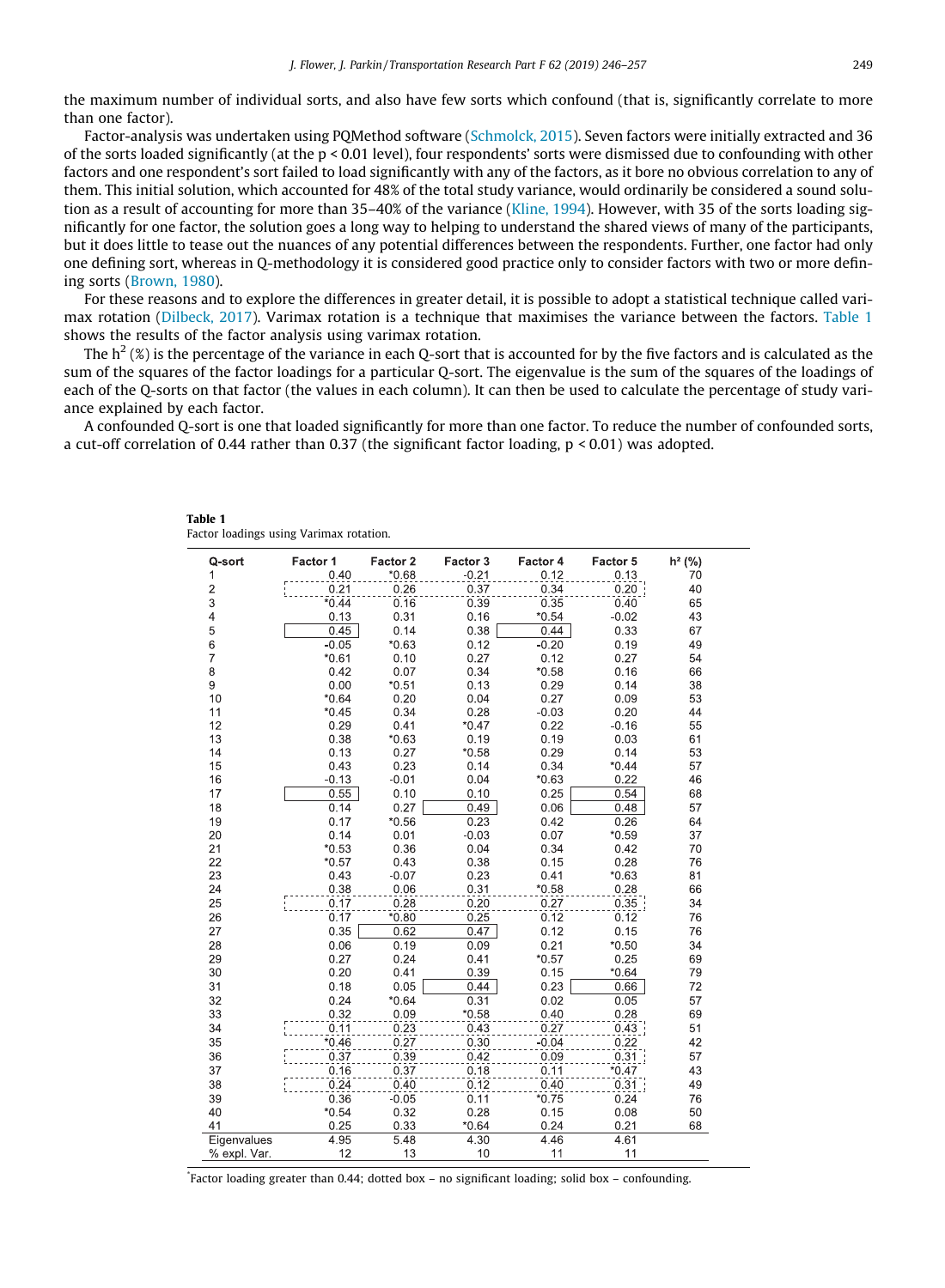| -6                                                               | -5  | -4  | -3  | $-2$ | $-1$ | 0   | $+1$ | $+2$ | $+3$ | +4  | +5  | $+6$ |
|------------------------------------------------------------------|-----|-----|-----|------|------|-----|------|------|------|-----|-----|------|
| 38                                                               | 22  | 6   | 15  | 4    | 5    | 2   | 1    | 8    | 11   | 9   | 7   | 32   |
| (1)                                                              | 35  | 16  | 24  | 13   | 17   | 18  | 3    | 14   | 12   | 26  | 10  | (1)  |
|                                                                  | (2) | 19  | 45  | 20   | 23   | 29  | 30   | 25   | 31   | 27  | (2) |      |
|                                                                  |     | (3) | 49  | 21   | 28   | 34  | 33   | 36   | 41   | (3) |     |      |
|                                                                  |     |     | (4) | 47   | 39   | 37  | 42   | 44   | (4)  |     |     |      |
|                                                                  |     |     |     | (5)  | 46   | 40  | 48   | (5)  |      |     |     |      |
|                                                                  |     |     |     |      | (6)  | 43  | (6)  |      |      |     |     |      |
|                                                                  |     |     |     |      |      | (7) |      |      |      |     |     |      |
| Most Disagree $\rightarrow$<br><b>Most Agree</b><br>$\leftarrow$ |     |     |     |      |      |     |      |      |      |     |     |      |
|                                                                  |     |     |     |      |      |     |      |      |      |     |     |      |

Fig. 2. Factor array for Factor 1.

Factor 1 has eight defining sorts, Factor 2 seven, Factor 3 four, Factor 4 six and Factor 5 six. Each factor defines between 10 and 13% of the study variance respectively and 58% in total. The defining sorts are merged using weighted averaging to form a factor array, or composite Q-sort (higher loading sorts are given more weight since they better exemplify the factor). The resulting factor array for Factor 1 is shown in Fig. 2.

The factor arrays for all five factors and the 49 statements are shown in [Table 2.](#page-5-0)

#### 3.1. Factor Interpretations

The five resulting groupings from the factor analysis and their defining sorts have been analysed. They are presented in [Table 3](#page-6-0) with demographic summaries of the participants.

[Appendix A](#page-0-0) provides greater detail in the form of the rankings for the factors and also the comments made by participants which help interpret the reasons for their choices. We summarise the groupings as follows, under appropriate headings for each grouping.

# 3.1.1. Factor 1 – optimistic

This group have an optimistic outlook. They are sure that road users will be quick to adapt to changes and that the UK can learn from other countries with stronger give way on turning rules. The participants that made up the defining sorts for Factor 1 are experienced drivers that make some local journeys on foot.

#### 3.1.2. Factor 2 – pessimistic

This group have the most pessimistic outlook. They view the issues mainly from a cyclist's perspective. They feel that raising public awareness about changes will be difficult. They are all cyclists, predominantly regular cyclists, who also drive.

#### 3.1.3. Factor 3 – realistic

This group are realistic that, in time, change could happen and that drivers could and would adapt. They are the most multi-modal, using a mode other than a car daily, mixing modes (car, bike, foot and bus) day to day, and are the most likely to walk with children.

#### 3.1.4. Factor 4 – altruistic

This group are altruistic. They are optimistic that positive change will happen and seek the well-being of all, not just themselves. They walk for local journeys. They are the only group that included a motorcyclist.

# 3.1.5. Factor 5 – pragmatic

This group are pragmatic. They think that although change could be fast, it needs funding and enforcement. They orientate towards using more sustainable forms of mobility, are the youngest group and the least likely to drive.

# 3.2. Consensus

Although each of the factors illustrates a distinct perspective there is some clear consensus between them as shown in [Table 4.](#page-6-0)

All participants, to varying extents were in agreement about the following statements:

- Any initiative that would reduce injuries and deaths at junctions is a good idea very (very strong agree: +6, except Factor 5, +5)
- Leave things as they are, as no regulation changes will improve the current situation (very strong disagree: -6, except Factor 2,  $-5$ )
- Regulation changes would need to be accompanied by well-funded publicity campaigns (strong agree:  $+4/+3/+2$ )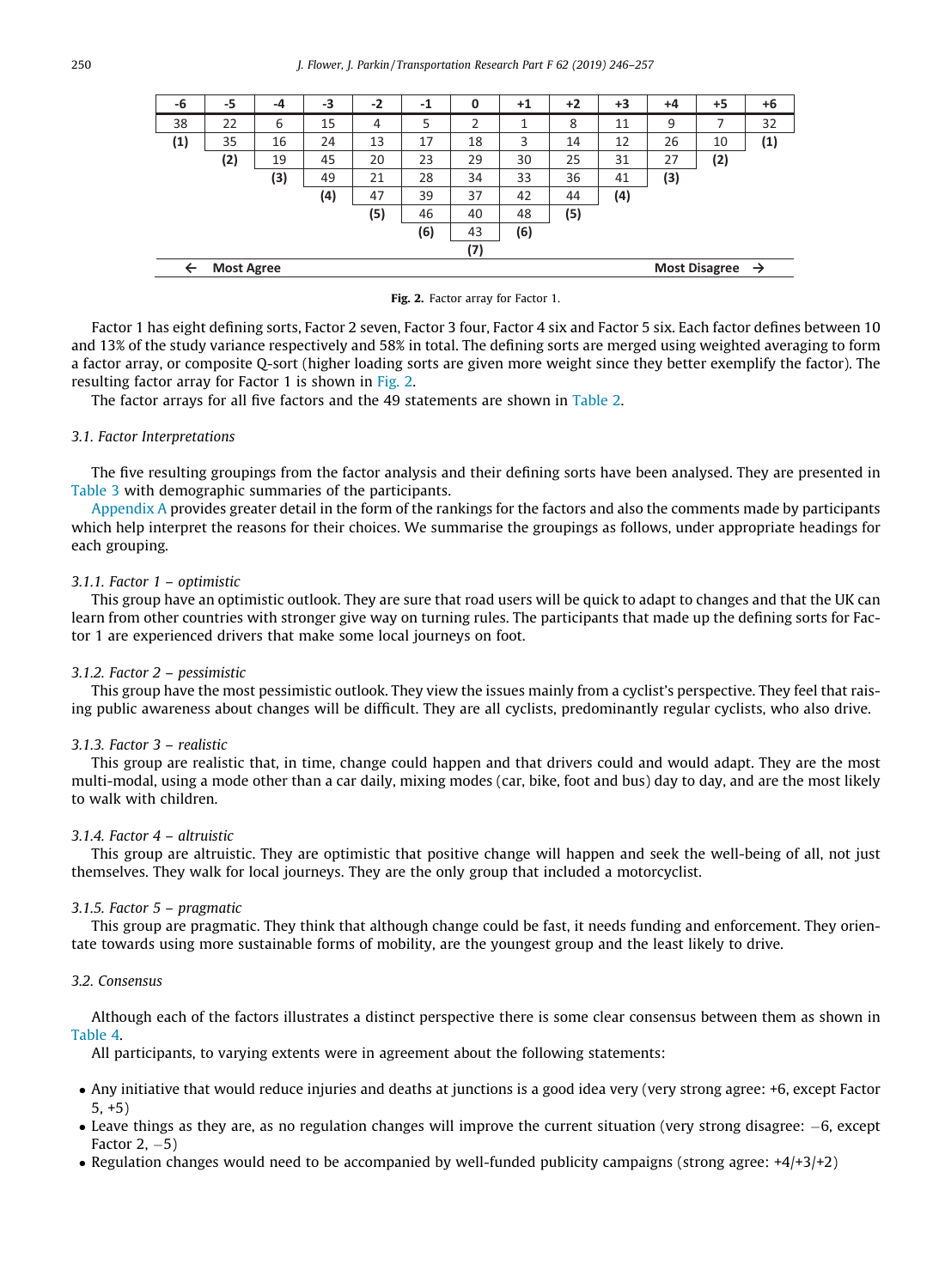# <span id="page-5-0"></span>Table 2

 $\overline{\phantom{a}}$ 

Composition of factor arrays for five study factors.

|                                                                                                                                                                                                                                                                                                                                                                                                                                                                                                                                                                                                                                                                                                                                                                                                                                                                                                                                                                                                                                                                                                                                                                                                                                                                                                                                                                                                     |                                                                                                                                              | Factor arrays                                                                                                                      |                                                                                                                                                     |                                                                                                                                                       |                                                                                                                                                          |
|-----------------------------------------------------------------------------------------------------------------------------------------------------------------------------------------------------------------------------------------------------------------------------------------------------------------------------------------------------------------------------------------------------------------------------------------------------------------------------------------------------------------------------------------------------------------------------------------------------------------------------------------------------------------------------------------------------------------------------------------------------------------------------------------------------------------------------------------------------------------------------------------------------------------------------------------------------------------------------------------------------------------------------------------------------------------------------------------------------------------------------------------------------------------------------------------------------------------------------------------------------------------------------------------------------------------------------------------------------------------------------------------------------|----------------------------------------------------------------------------------------------------------------------------------------------|------------------------------------------------------------------------------------------------------------------------------------|-----------------------------------------------------------------------------------------------------------------------------------------------------|-------------------------------------------------------------------------------------------------------------------------------------------------------|----------------------------------------------------------------------------------------------------------------------------------------------------------|
| Statement number and wording                                                                                                                                                                                                                                                                                                                                                                                                                                                                                                                                                                                                                                                                                                                                                                                                                                                                                                                                                                                                                                                                                                                                                                                                                                                                                                                                                                        | F <sub>1</sub>                                                                                                                               | F2                                                                                                                                 | F3                                                                                                                                                  | F4                                                                                                                                                    | F5                                                                                                                                                       |
| 1. Drivers turn into side roads too quickly<br>2. Pedestrians cross side roads without looking<br>3. Pedestrians and cyclists crossing the mouth of side roads causes anxiety to drivers<br>4. The waiting time at signalised junctions is too long for pedestrians<br>5. The waiting time at signalised junctions is too long for drivers<br>6. The waiting time at signalised junctions is too long for cyclists<br>7. Drivers turning into side roads are a risk to crossing pedestrians<br>8. to cyclists<br>9. to children crossing the junction, who may be on foot or on a scooter<br>10. to wheelchair users, and others crossing the junction, that may be below the typical eye-line of drivers<br>11. to visually impaired pedestrians crossing the junction<br>12. to slower moving pedestrians, such as older people, crossing the junction<br>13. Pedestrians often cross signalised junctions when the red standing person is illuminated<br>14. When traffic is present pedestrians usually cross signalised junctions when the green walking person is illuminated<br>15. Drivers turning into a side road are careful to give way to crossing pedestrians<br>16. to look and give way to cyclists crossing the mouth of the junction<br>17. Cyclists often choose to cycle on the road instead of using a parallel cycle track, to avoid having to give way at every<br>side road | $\mathbf{1}$<br>0<br>$\mathbf{1}$<br>$^{-2}$<br>$-1$<br>$-4$<br>5<br>2<br>$\overline{4}$<br>5<br>3<br>3<br>$-2$<br>2<br>$-3$<br>$-4$<br>$-1$ | 4<br>4<br>$-2$<br>$-3$<br>$-2$<br>$-3$<br>$\overline{4}$<br>3<br>3<br>$\bf{0}$<br>1<br>5<br>$\mathbf{1}$<br>0<br>$-4$<br>$-4$<br>0 | 2<br>0<br>$\bf{0}$<br>$-2$<br>$-4$<br>$-2$<br>4<br>4<br>4<br>$\mathbf{1}$<br>3<br>$\mathbf{1}$<br>$\mathbf{1}$<br>0<br>$-2$<br>$-3$<br>$\mathbf{1}$ | $-2$<br>$-2$<br>$-2$<br>$-1$<br>$-2$<br>$\mathbf{1}$<br>$-1$<br>$\mathbf{1}$<br>0<br>0<br>0<br>0<br>$-1$<br>2<br>$\mathbf{0}$<br>$-4$<br>$\mathbf{1}$ | $\mathbf{1}$<br>$-1$<br>$-1$<br>2<br>$-1$<br>$-2$<br>1<br>$\mathbf{1}$<br>3<br>$\overline{2}$<br>4<br>$\mathbf{1}$<br>1<br>$\Omega$<br>$-2$<br>$-1$<br>0 |
| 18. Cyclists often move out away from the mouth of a junction when passing it, to keep their distance from traffic exiting<br>the side road                                                                                                                                                                                                                                                                                                                                                                                                                                                                                                                                                                                                                                                                                                                                                                                                                                                                                                                                                                                                                                                                                                                                                                                                                                                         | 0                                                                                                                                            | $-2$                                                                                                                               | $-2$                                                                                                                                                | 0                                                                                                                                                     | $-1$                                                                                                                                                     |
| 19. It will be easy to raise public awareness about junction regulation changes<br>20. It will be hard to raise public awareness about junction regulation changes<br>21. Pedestrians will be slow to adapt to any junction regulation changes<br>22. Cyclists will be slow to adapt to any junction regulation changes<br>23. Drivers will be slow to adapt to any junction regulation changes<br>24. Updating the Highway Code is an effective way of changing road user behaviour<br>25. Regulation changes would need to be accompanied by well-funded publicity campaigns<br>26. It is important to promote the safety benefits when making regulation changes<br>27. It is important to promote the time saving benefits when making regulation changes<br>28. The transition period required for road users to get used to any junction regulation changes would be long<br>29. The transition period required for road users to get used to any junction regulation changes would be a risky period                                                                                                                                                                                                                                                                                                                                                                                         | $-4$<br>$^{-2}$<br>$-2$<br>$-5$<br>$-1$<br>$-3$<br>2<br>4<br>4<br>$-1$<br>0                                                                  | $-5$<br>3<br>$\mathbf{0}$<br>0<br>$\mathbf{1}$<br>$-6$<br>3<br>$\overline{c}$<br>$-1$<br>$\overline{2}$<br>0                       | $-1$<br>$-1$<br>$-1$<br>$-1$<br>$-1$<br>$-2$<br>$\overline{2}$<br>$\mathbf{1}$<br>$-5$<br>$-3$<br>0                                                 | $-3$<br>$-2$<br>$-4$<br>$-3$<br>$-1$<br>$\mathbf{1}$<br>2<br>4<br>$\mathbf{1}$<br>$-3$<br>$-1$                                                        | 3<br>$-4$<br>$-3$<br>$-3$<br>$-3$<br>$-3$<br>4<br>5<br>$\overline{4}$<br>$-4$<br>0                                                                       |
| for pedestrians and cyclists<br>30. Allowing cyclists to turn left on red signals, whilst giving way to crossing pedestrians, is a good idea<br>31. Any initiative that would reduce delay for all traffic modes at signalised junctions is a good idea<br>32. Any initiative that would reduce injuries and deaths at junctions is a good idea<br>33. Requiring drivers to give way on turning into a side road to cyclists on parallel cycle tracks is a good idea<br>34.  will mean that fewer cyclists choose to cycle on the road<br>35. It is unrealistic to expect drivers to give way on turning into a side road, to pedestrians and cyclists crossing the                                                                                                                                                                                                                                                                                                                                                                                                                                                                                                                                                                                                                                                                                                                                 | 1<br>3<br>6<br>$\mathbf{1}$<br>0<br>$-5$                                                                                                     | 2<br>$-1$<br>6<br>$\mathbf{0}$<br>$-1$<br>$-3$                                                                                     | $\mathbf{1}$<br>$-3$<br>6<br>3<br>$-4$<br>$-5$                                                                                                      | 2<br>3<br>6<br>3<br>$-5$<br>$-5$                                                                                                                      | $-5$<br>0<br>5<br>$\overline{2}$<br>$-1$<br>$-5$                                                                                                         |
| junction<br>36. Giving way on turning into a side road works in other countries so it should also work in the UK<br>37. Enabling cycle lanes and bus lanes to continue across junctions by introducing 'give way on turning' is a good idea<br>38. Leave things as they are, as no regulation changes will improve the current situation<br>39. Introducing regulation changes without enforcement will not contribute anything<br>40. Creating uncertainty on turning ('will a pedestrian cross'?) will make drivers take more care<br>41. Any changes of rules about giving way on turning should be accompanied by design changes, such as continuous<br>footways across junctions and moving back the give way lines behind the footway                                                                                                                                                                                                                                                                                                                                                                                                                                                                                                                                                                                                                                                         | 2<br>0<br>$-6$<br>$^{-1}$<br>0<br>3                                                                                                          | 1<br>$\mathbf{1}$<br>$-5$<br>$\mathbf{1}$<br>$-4$<br>$\overline{2}$                                                                | 0<br>$\overline{2}$<br>$-6$<br>$-1$<br>2<br>3                                                                                                       | $\mathbf{1}$<br>3<br>$-6$<br>$-2$<br>3<br>2                                                                                                           | $\mathbf{1}$<br>0<br>$-6$<br>2<br>$-4$<br>3                                                                                                              |
| 42. Simplifying the Highway Code by replacing the 14 rules aimed at stopping drivers from running into people crossing<br>side roads, with one rule that when turning at a junction you must give way, is a good idea<br>43. Strengthening give way on turning regulations would make crossing side roads safer for visually impaired people<br>44. for young children<br>45. Requiring drivers to give way on turning at a signalised junction, while pedestrians were crossing the junction with $-3$<br>the green walking person illuminated, would make crossing a signalised junction riskier for visually impaired                                                                                                                                                                                                                                                                                                                                                                                                                                                                                                                                                                                                                                                                                                                                                                            | $\mathbf{1}$<br>$\bf{0}$                                                                                                                     | 5<br>$-1$<br>$-1$                                                                                                                  | 0<br>5<br>0                                                                                                                                         | 5<br>2<br>$\lambda$<br>0                                                                                                                              | 6<br>2<br>$-1$                                                                                                                                           |
| people<br>46. for young children<br>47. Any changes of rules about giving way on turning would mean more points on licences, more fines and more jail<br>sentences for drivers<br>48.  facilitate better sharing of the carriageway between pedestrians, cyclists and drivers<br>49. Any changes of rules about giving way on turning would make drivers more aware of the risk imbalance that exists                                                                                                                                                                                                                                                                                                                                                                                                                                                                                                                                                                                                                                                                                                                                                                                                                                                                                                                                                                                               | $-1$<br>$-2$<br>1<br>$-3$                                                                                                                    | $-3$<br>$-2$<br>$^{-2}$<br>$-1$                                                                                                    | $^{-3}$<br>$-4$<br>3<br>2                                                                                                                           | $-4$<br>$-1$<br>5<br>4                                                                                                                                | $^{-2}$<br>$-2$<br>0<br>$\bf{0}$                                                                                                                         |
| between road users protected by metal boxes, and pedestrians, cyclists, horse riders and motorcyclists who are not                                                                                                                                                                                                                                                                                                                                                                                                                                                                                                                                                                                                                                                                                                                                                                                                                                                                                                                                                                                                                                                                                                                                                                                                                                                                                  |                                                                                                                                              |                                                                                                                                    |                                                                                                                                                     |                                                                                                                                                       |                                                                                                                                                          |

- Any changes of rules about giving way on turning should be accompanied by design changes, such as continuous footways across junctions and moving back the give way lines behind the footway (agree:  $+3/+2$ )
- Requiring drivers to give way on turning at a signalised junction, while pedestrians were crossing the junction with the green walking person illuminated, would make crossing a signalised junction riskier for young children (disagree:  $-1/-2/-3/-4)$
- The transition period required for road users to get used to any junction regulation changes would be a risky period for pedestrians and cyclists (ambivalent:  $0/-1$ ).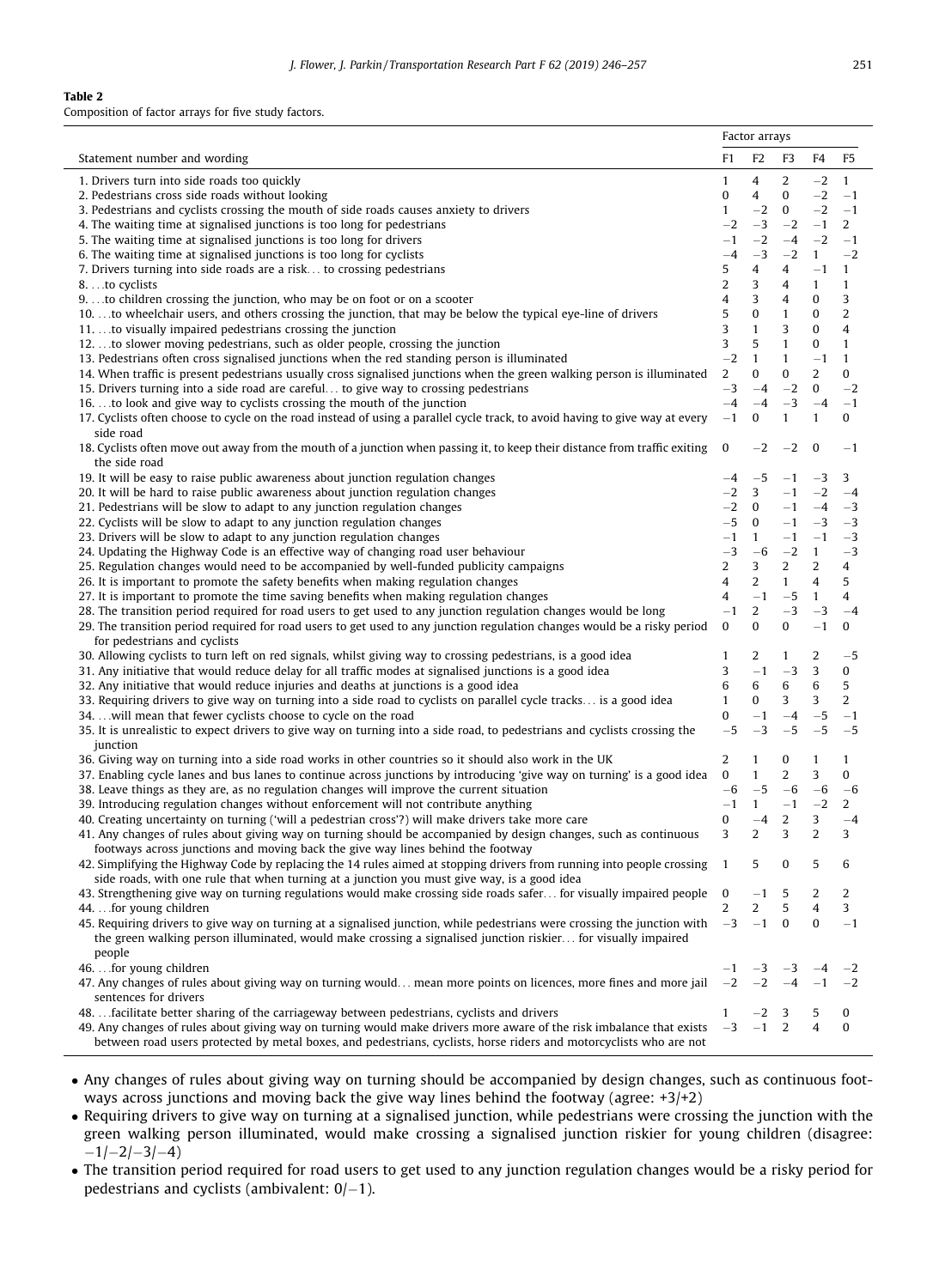# <span id="page-6-0"></span>Table 3

Factors 1–5 compared.

| Factor                                                                                                                                                     | Description                                                           | Eigenvalue & study<br>variance | Demographics      |  |
|------------------------------------------------------------------------------------------------------------------------------------------------------------|-----------------------------------------------------------------------|--------------------------------|-------------------|--|
| <b>Factor 1</b>                                                                                                                                            | Group with most driving experience (mean $-$ 38 years, from 9 to 57). | 4.95                           | $n = 8.$          |  |
| <b>Optimistic</b>                                                                                                                                          | These drivers also all walk for local journeys                        | explains 12%                   | 3 Female/5 Male   |  |
| Experienced                                                                                                                                                |                                                                       |                                | av. age: 58 years |  |
| drivers                                                                                                                                                    |                                                                       |                                | $(26 - 76)$       |  |
| <b>People in group 1 think.</b> that no collisions at junctions that cause injury or death are acceptable. Changes must be made, & drivers & cyclists will |                                                                       |                                |                   |  |
| adapt in a relatively short period of time. The UK can learn from the example of other countries that have stronger give way on turning regulations.       |                                                                       |                                |                   |  |
| Concerned about the vulnerability of pedestrians & other vulnerable users of the footways including those in wheelchairs & want to see safety              |                                                                       |                                |                   |  |

improvements. More concerned about seeing improvements for pedestrians than cyclists Factor 2  $n=7$ Group most dedicated to cycling & least likely to make local journeys on foot or bus due 5.48 **Pessimistic** to bike's convenience & speed explains 13% 5 female/2 male Regular av. age: 52 years cyclists (30–68)

People in group 2 think... that no collisions at junctions that cause injury or death are acceptable & simplifying the Highway Code's rules on junctions would be a good starting point. Changes must be made, but while they acknowledge that raising public awareness will be very difficult, they are ambivalent as to how much time it will take to change road user behaviour. Highway Code changes alone will not change behaviour. They see both the current situation & possible future changes principally from a cyclist's perspective, including the risks that drivers pose to cyclists & pedestrians, & the hazard that pedestrians may cause for other road users

| <b>Factor 3</b>           | All use modes other than the car daily & are the group most likely to walk with children                               | 4.30         | $n = 4$          |
|---------------------------|------------------------------------------------------------------------------------------------------------------------|--------------|------------------|
| Realistic                 |                                                                                                                        | explains 10% | 1 female/3 male  |
| Multi                     |                                                                                                                        |              | av. age 56 years |
| modals                    |                                                                                                                        |              | $(22 - 72)$      |
| Doonla in consum 2 thinly | that no collisions at junctions that sause injury or doath are accontable. They put a strong emphasis on safety with a |              |                  |

**n group 3 think**... that no collisions at junctions that cause injury or death are acceptable. They put a strong emphasis on safety, with a particular concern for improving safety for children, visually impaired people & cyclists. Time saving benefits are not important. Regulation changes must be made, & the prospect of change is realistic. Drivers could & would adapt without significant detrimental effects to themselves

| Factor 4    | All walk for local journeys even if it is not their main mode. Two walk daily, Only group 4.46 |              | $n = 6$          |
|-------------|------------------------------------------------------------------------------------------------|--------------|------------------|
| Altruistic  | with someone that rides a motorcycle                                                           | explains 11% | 3 female/3 male  |
| Pedestrians |                                                                                                |              | av. age 46 vears |
|             |                                                                                                |              | $(20 - 71)$      |

People in group 4 think... that no collisions at junctions that cause injury or death are acceptable. Simplifying the Highway Code's rules on junctions would be a good starting point. Regulation changes must be made, & they are optimistic not only that change is possible, but that it will help create better & safer streets for all, with different road users behaving in a more socially responsible way. There would be better sharing of the streets by different road users, & road users would become more considerate & more understanding of the needs of others. Generally, see the best in others & are happy to see improvements that would benefit others & not just themselves

| Factor 5    | Youngest group are the least likely to drive & tend towards more sustainable transport. | 4.61         | $n = 6$          |
|-------------|-----------------------------------------------------------------------------------------|--------------|------------------|
| The         | All walk & bus for local journeys                                                       | explains 11% | 3 female/3 male  |
| Pragmatic   |                                                                                         |              | av. age 45 years |
| Sustainably |                                                                                         |              | $(18 - 62)$      |
| mobile      |                                                                                         |              |                  |

People in group 5 think... that simplifying the Highway Code's rules on junctions is a priority. They place high importance on safety. No level of injury & death on the roads is acceptable. The welfare of the most vulnerable road users, especially visually impaired people is of high importance. Regulation changes must be made, & they are optimistic not only that change is possible, but also that public awareness of changes can be achieved relatively quickly. This should be well funded & accompanied by enforcement. The safety benefits of changes need to be promoted. It is not appropriate to change rules so that cyclists are permitted to turn left on red signals.

#### Table 4

Q-sort values and factor loadings of consensus statements that do not distinguish between any pair of factors.

|           |                    | Factors |         |          |           |        |         |          |           |      |         |
|-----------|--------------------|---------|---------|----------|-----------|--------|---------|----------|-----------|------|---------|
|           |                    |         |         |          |           |        |         |          |           |      |         |
| Statement |                    | Q-SV    | FL      | Q-SV     | <b>FL</b> | $O-SV$ | FL      | Q-SV     | <b>FL</b> | Q-SV | FL      |
| 18        | Cyclists often mov | 0       | $-0.06$ | $-2$     | $-0.41$   | $-2$   | $-0.82$ | $\Omega$ | $-0.11$   | $-1$ | $-0.33$ |
| $25*$     | Regulation changes | 2       | 0.90    |          | 1.16      | 2      | 0.74    |          | 0.85      | 4    | 1.28    |
| $29*$     | The transition per | 0       | 0.14    | $\Omega$ | 0.00      | 0      | 0.06    | $-1$     | $-0.30$   | 0    | $-0.32$ |
| 32        | Any initiative tha | 6       | 2.13    | 6        | 1.96      | 6      | 2.16    | 6        | 2.31      | 5    | 1.73    |
| $38*$     | Leave things as th | $-6$    | $-2.57$ | $-5$     | $-2.16$   | $-6$   | $-2.45$ | $-6$     | $-2.43$   | $-6$ | $-2.40$ |
| $41*$     | Any changes of rul | 3       | 0.93    |          | 0.84      | 3      | 0.95    |          | 0.72      | 3    | 0.96    |
| 46        | Requiring drivers  | $-1$    | $-0.52$ | $-3$     | $-0.97$   | $-3$   | $-1.07$ | $-4$     | $-1.12$   | $-2$ | $-0.84$ |

All statements are non-significant at P > .01, and those marked with an asterisk are also non-significant at P > .05. Q-SV = Q-sort value (ranking in factor array); FL = factor loading z-scores.

It is clear that there is very considerable consensus between the participants across the five factors that no level of injury and death at road junctions is acceptable and that regulation changes should be made. They also agree that a good level of funding for awareness raising about regulation changes is required and that supporting this with design changes is quite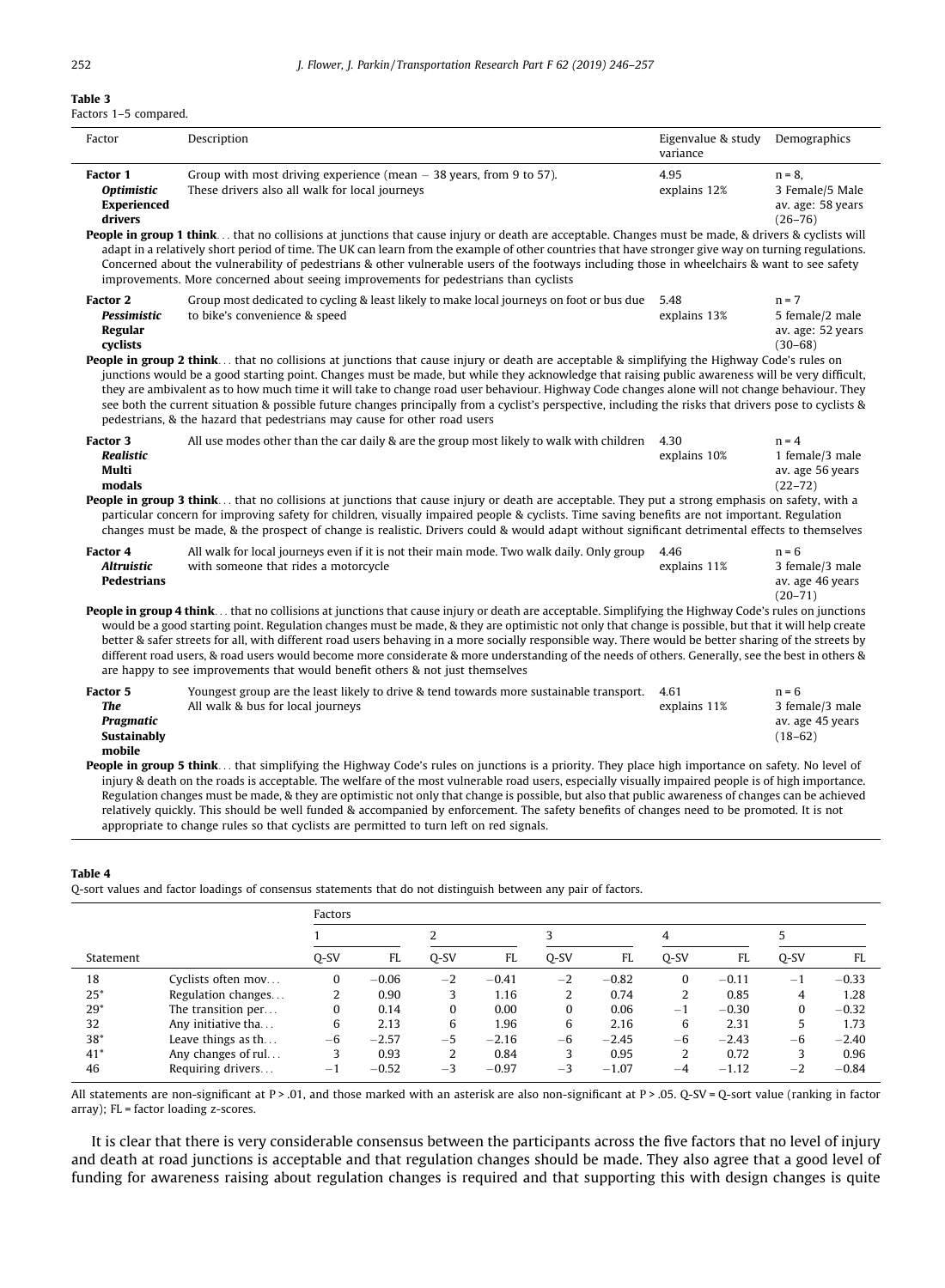<span id="page-7-0"></span>important. They are ambivalent about the idea that the transition period would be a risky time for pedestrians and cyclists. They feel that regulation changes at signalised junctions would not create additional risks for young children.

# 4. Discussion

We have identified five distinct factors, each representing a multifaceted construct of road-user experiences at junctions. Hence, we have answered our first research question: there are different typologies of road user in relation to their assessments of safety and expediency behaviours at side road junctions.

In terms of the relation between safety and efficiency (research question 2), safety was almost always prioritised over time savings and efficiency. This runs counter to current regulations, junction designs and motor-normativity ([Walker,](#page-11-0) [Tapp, & Davis, forthcoming\)](#page-11-0) in modern culture which in practice allow for an acceptable level of casualties in exchange for speed and the convenience of those who use private motorised vehicles. One participant expressed it as follows:

''For me it is all about safety, waiting times are not important. Hitting and killing people is completely unacceptable. Over the last 50 years we have become a car dominated culture, with cars seen as a way for people to have freedom. It needs to be reined in a bit. I am not seeking to punish motorists, but we should seek improved quality of life for everyone. This will mean that motorists have to take a hit."

There was also evidence of annoyance with road users who undertake actions which could be detrimental to safety. Another participant said: ''I get annoyed when pedestrians have things in their ears as it is bad for cyclists and drivers." While this might mean that pedestrians fail to hear bicycle bells or approaching cars, this might suggest another reason for changing regulations at junctions. It is perhaps unreasonable to expect all pedestrians and cyclists to be able to hear and some vehicles including bicycles and electric cars can approach almost silently.

Road user behaviour issues that need to be addressed (research question 3) revolve around the relations between different types of road users. Some participants made it clear that there can be a great deal of antipathy between different groups of road users. This seems to particularly frequently involve cyclists. There were driver and pedestrian participants who explicitly expressed their animosity towards cyclists. There were also cyclist participants who expressed their hostility towards drivers. Most people use a variety of modes, but at the time of their comments the participants were identifying themselves with a particular mode. Additionally, the two motorcyclists complained that cyclists get too much attention in terms of funding and infrastructure while motorcyclists are the most vulnerable in terms of casualty rates. In order to overcome this mutual antipathy, one way forward would be to introduce and promote changes at junctions by introducing measures targeted primarily at pedestrians.

Putting the focus of change on pedestrians would bring the greatest benefit and potentially support, as almost all use junctions in this capacity. Simultaneously, improved junction designs and regulations could also bring benefit to other road users including different impairment groups, cyclists, motorcyclists and, particularly at four-way signalised junctions, drivers.

In terms of the views of disabled people (research question 4), there was no obviously distinct view of visually impaired participants or wheelchair users who contributed defining sorts to all five factors. Some of these people drew on experiences from times when they were able to drive or cycle independently. The viewpoints of the five groupings did not easily relate to a particular road user group, age, gender or experience.

There is a clear discrepancy between the behaviour that the 14 junction rules in the Highway Code (Rules 170–183, [Department of Transport, 2015](#page-11-0)) is framing, the behaviour that infrastructure design is prompting and the practice of road users. Not all street infrastructure design encourages behaviour that is compliant with current regulations, and some regulations are not generally known or clear to road-users, or not fit for purpose. There can therefore be a misalignment between what is the intention of the law and what is practised by road users at junctions. One participant expressed frustration as follows:

''The thing that gets me are the wide mouths of junctions. In the snow recently, I saw how narrow the used road could be. Made me think of how we could give far more space to pedestrians."

Street design nudges road users to go fast or slow, to stop or give way, and to look out for, or to ignore, other road users. It would be reasonable to expect infrastructure to promote compliance with laws and regulations, but sometimes it does the opposite. Another participant noted the following:

''If design and regulations are addressed and they get it right, then the rest will follow. I believe that the behaviour of all road users would be influenced by this and they would change their behaviour."

Road user behaviour is influenced by multiple other factors including interpersonal relationships, social behaviour evident within community more generally, and at the macro level the political and social structures ([Bronfenbrenner, 1974\)](#page-11-0). The behavioural norms, as well as other policies and social structures may also be how road-users learn the 'rules', even if those rules are not actually what is written in the regulations. For example, a pedestrian that has started to cross a wide-mouth side road may well stop and give way for a vehicle turning into that side road. Rule 170 in the Highway Code [\(Department of Transport, 2015](#page-11-0)) is clear that the pedestrian has priority once they have started to cross and that turning vehicles should give way, and yet practice and the high design speeds of the radii, often suggest that that the turning vehicle has priority. The net result is that there is considerable non-alignment between infrastructure design, regulation and road-user behaviour.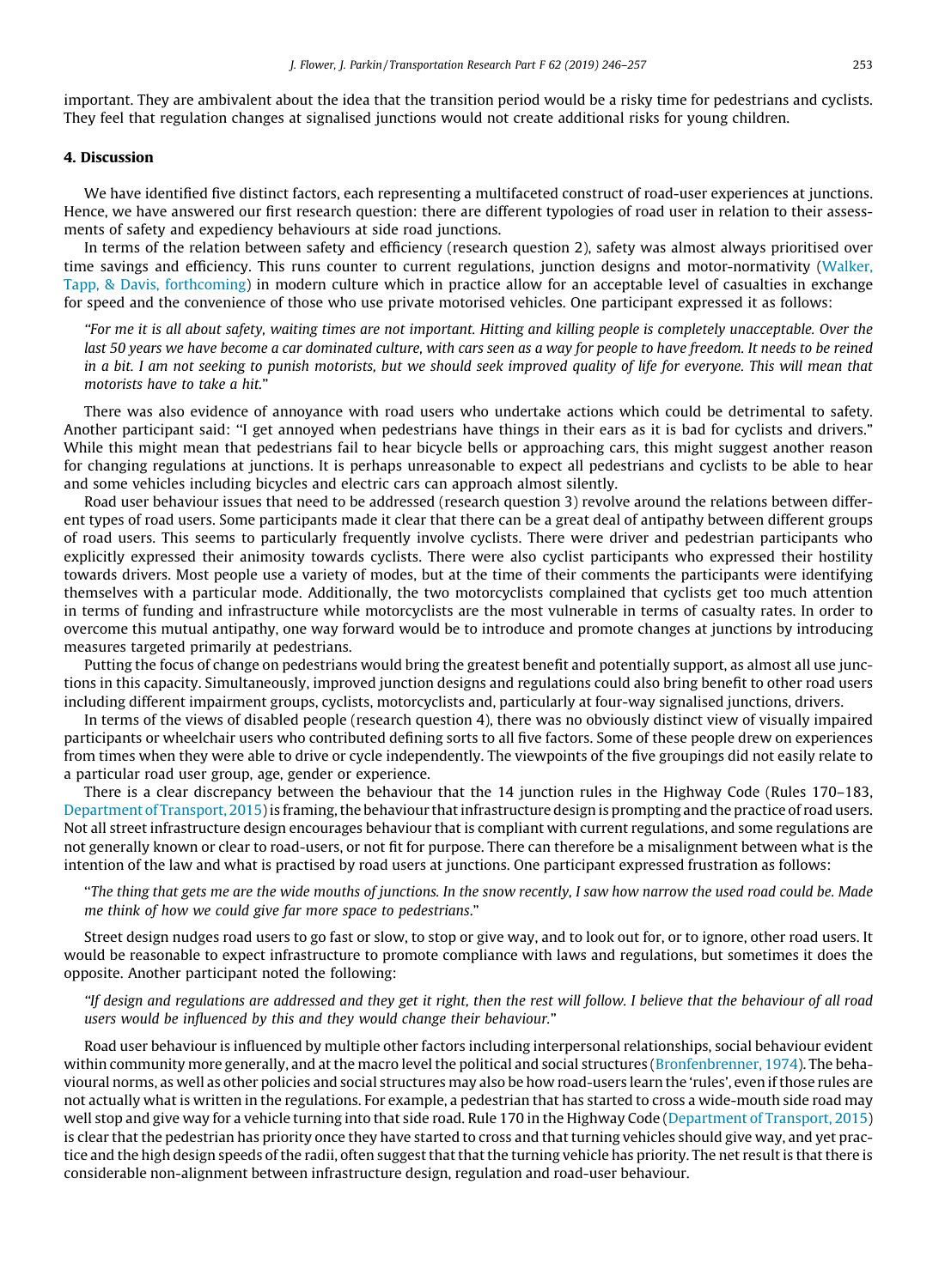<span id="page-8-0"></span>Ideally, infrastructure will encourage behaviour compliant with regulations, and those regulations will be widely known and adhered to. Many international contexts could benefit from better alignment between highway regulations and infrastructure design.

# 5. Conclusion

This study has identified five different types of road user in relation to the introduction of a general duty to give way on turning. These groupings were as follows: optimistic experienced drivers; pessimistic regular cyclists; realistic users of all modes; altruistic pedestrians; and pragmatic road users who are sustainably mobile.

There is a consistency of opinion across all groups of road users that the lack of alignment between design and regulation, and lack of compliance with the regulations are not acceptable. The sample of respondents was small and purposeful and designed to span the full range of possible opinion. It is interesting to note however, that each grouping of respondents thought that it is appropriate to make junctions safe for all, and more attractive and convenient for those that are currently the most at risk.

It is concluded that there are practical changes that policy makers and practitioners could and should make. Change in regulations could be undertaken, but it would need to be supported by the following: public awareness raising campaigns; infrastructure design changes; funding; and enforcement. It would be beneficial to explore the three-way relationship between the law, infrastructure design and road-user behaviour more fully. This is part of on-going research that will develop a socio ecological model of road user behaviour.

# Acknowledgements

The authors would like to thank Phil Jones (PJA), the author of the Turning the Corner report, which served as a launching point for this study, colleagues at UWE, Bristol that provided feedback on the Q-sort statements, all of those that have given freely of their time and participated in this study and Alistair Ledger (MSc Transport Planning student, UWE) who assisted with the participant trials, particularly on the days when we had numerous participants simultaneously, some of whom were visually impaired.

This research did not receive any specific grant from funding agencies in the public, commercial, or not-for-profit sectors.

# Appendix A

Defining statements by factor See Tables 5–9.

#### Table 5

#### Factor 1 defining statements.

| Optimistic, Experienced Drivers, Factor 1 statements (See Table 2 for full list of statements)                                                                                                                                                          |                                                                                                                                                                                                                                                                                                                                                                                                                                                                                                                                                                                                                                              |  |  |  |
|---------------------------------------------------------------------------------------------------------------------------------------------------------------------------------------------------------------------------------------------------------|----------------------------------------------------------------------------------------------------------------------------------------------------------------------------------------------------------------------------------------------------------------------------------------------------------------------------------------------------------------------------------------------------------------------------------------------------------------------------------------------------------------------------------------------------------------------------------------------------------------------------------------------|--|--|--|
| Statements ranked at $+6/+5$ ( $+6$ = 'most agree'):                                                                                                                                                                                                    | Statements ranked at $-6/-5$ ( $-6$ = 'most disagree'):                                                                                                                                                                                                                                                                                                                                                                                                                                                                                                                                                                                      |  |  |  |
| 32/ Any initiative that would reduce injuries and deaths at<br>junctions is a good idea $(+6)$<br>10/ Drivers turning are a risk to wheelchair users<br>7/ Drivers turning into side roads are a risk to crossing<br>pedestrians                        | 38/ Leave things as they are, as no regulation changes will improve current<br>situation $(-6)$<br>35/ It is unrealistic to expect drivers to give way on turning into a side road<br>22/ Cyclists will be slow to adapt to any junction regulation changes                                                                                                                                                                                                                                                                                                                                                                                  |  |  |  |
| Statements ranked higher by F1 than other factors:                                                                                                                                                                                                      | Statements ranked lower by F1 than other factors:                                                                                                                                                                                                                                                                                                                                                                                                                                                                                                                                                                                            |  |  |  |
| 10/ Drivers turning are a risk to wheelchairs $(+5)$<br>7/ Drivers turning into side roads are a risk to crossing<br>pedestrians (+5)<br>36/ Giving way on turning into a side road works in other<br>countries so it should also work in the UK $(+2)$ | 22/ Cyclists will be slow to adapt to any junction regulation changes $(-5)$<br>6/ The waiting time at signalised junctions is too long for cyclists $(-4)$<br>45/ Requiring drivers to give way on turning at a signalised junction would<br>make crossing riskier for visually impaired people $(-3)$<br>49/ Any changes would make drivers more aware of the risk imbalance that<br>exists between road users $(-3)$<br>13/ Pedestrians often cross signalised junctions when the red standing person is<br>illuminated $(-2)$<br>17/ Cyclists choose to cycle on the road instead of a parallel cycle track, to<br>avoid give way $(-1)$ |  |  |  |
| Factor 1, quotes from the defining sorts:                                                                                                                                                                                                               |                                                                                                                                                                                                                                                                                                                                                                                                                                                                                                                                                                                                                                              |  |  |  |

''I think that time saving is less important, and that safety has to be the ultimate goal."

''Children absolutely excluded from doing anything. It is so unfair that children are shoved into cars to go half a mile. Roads are so unsafe. It is a tall order to get every child and young person on foot or on scooter to look out at every junction and driveway for traffic."

However, ''Old people (over 50) will be among the people that will have to change behaviour and that might be difficult"

<sup>&#</sup>x27;'Change is possible. You can do it; the example of previous drink and drive campaigns shows that something that was once acceptable has changed to something that we now accept you just don't do. That is not just because you will be caught. There are multiple factors. People see that it makes good sense. People are willing to do things if they make good sense."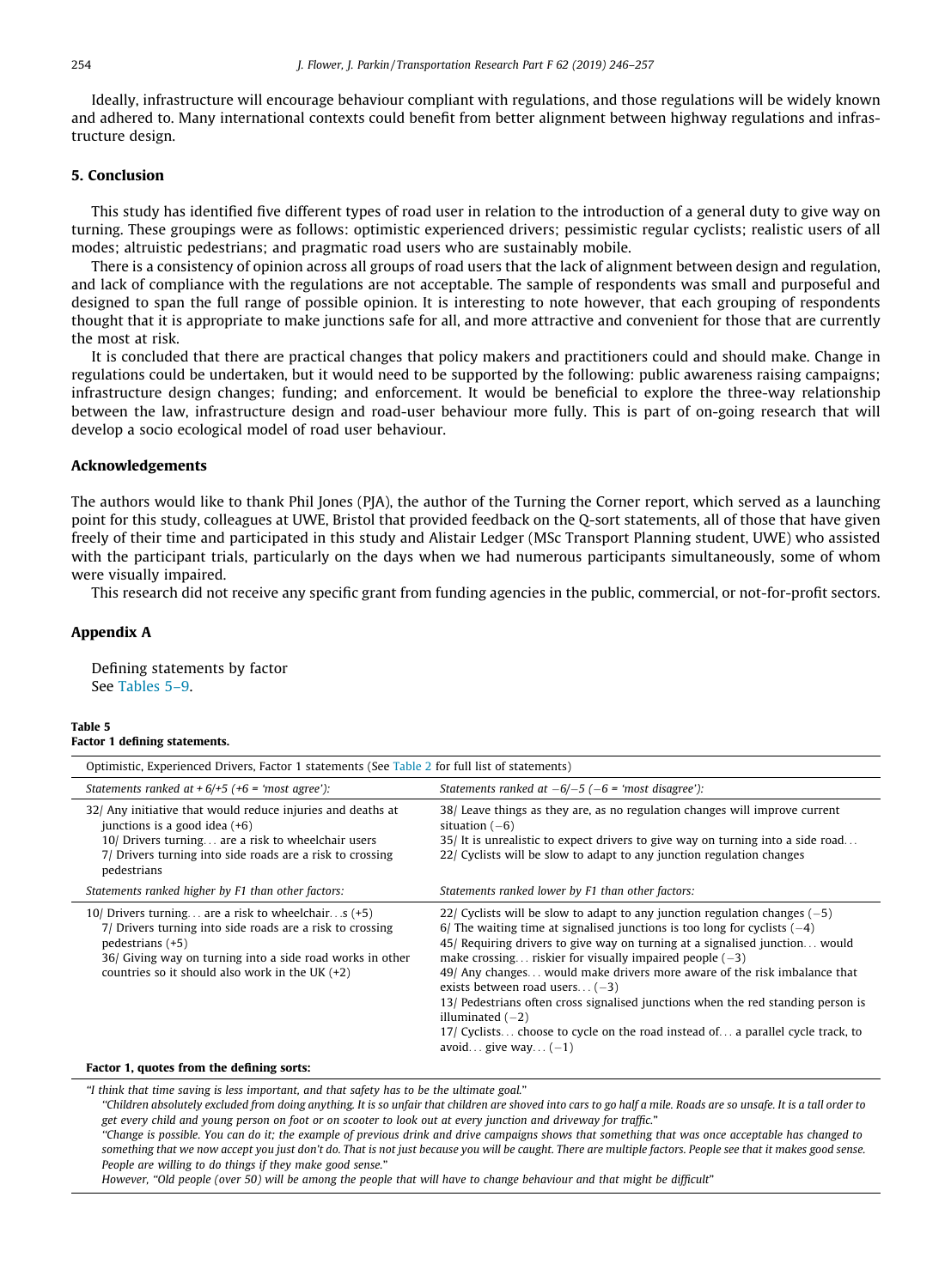#### Table 6 Factor 2 defining statements.

l.

| Pessimistic, Regular Cyclists, Factor 2 (See Table 2 for full list of statements)                                                                                                                                                                                                                                                                                                                                           |                                                                                                                                                                                                                                                                                                                                                                                                           |  |  |  |  |
|-----------------------------------------------------------------------------------------------------------------------------------------------------------------------------------------------------------------------------------------------------------------------------------------------------------------------------------------------------------------------------------------------------------------------------|-----------------------------------------------------------------------------------------------------------------------------------------------------------------------------------------------------------------------------------------------------------------------------------------------------------------------------------------------------------------------------------------------------------|--|--|--|--|
| Statements ranked at $+6/+5$ ( $+6$ = 'most agree'):                                                                                                                                                                                                                                                                                                                                                                        | Statements ranked at $-6/-5$ ( $-6$ = 'most disagree'):                                                                                                                                                                                                                                                                                                                                                   |  |  |  |  |
| 32/ Any initiative that would reduce injuries and deaths at junctions is<br>a good idea $(+6)$<br>42/ Simplifying the Highway Code by replacing the 14 rules with<br>one rule<br>12/ Drivers turning into side roads are a risk to slower moving<br>pedestrians                                                                                                                                                             | 24/ Updating the Highway Code is an effective way of changing road user<br>behaviour $(-6)$<br>38/ Leave things as they are, as no regulation changes will improve current<br>situation<br>19/ It will be easy to raise public awareness about junction regulation<br>changes                                                                                                                             |  |  |  |  |
| Statements ranked higher by F2 than other factors:                                                                                                                                                                                                                                                                                                                                                                          | Statements ranked lower by F2 than other factors:                                                                                                                                                                                                                                                                                                                                                         |  |  |  |  |
| 12/ Drivers turning into side roads are a risk to $(+5)$<br>1/ Drivers turn into side roads too quickly $(+4)$<br>$2/$ Pedestrians cross side roads without looking $(+4)$<br>20/ It will be hard to raise public awareness $(+3)$<br>28/ The transition period would be long $(+2)$<br>23/ Drivers will be slow to adapt $(+1)$<br>$21/$ Pedestrians will be slow to adapt (0)<br>22/ Cyclists will be slow to adapt $(0)$ | 24/ Updating the Highway Code is an effective $(-6)$<br>19/ It will be easy to raise public awareness $(-5)$<br>15/careful to give way to crossing pedestrians $(-4)$<br>4/ The waiting time is too long for pedestrians $(-3)$<br>48/changes would facilitate better sharing of the carriageway $(-2)$<br>43/ Strengthening regulations would make crossing safer for visually<br>impaired people $(-1)$ |  |  |  |  |
| Factor 2, quotes from the defining sorts:                                                                                                                                                                                                                                                                                                                                                                                   |                                                                                                                                                                                                                                                                                                                                                                                                           |  |  |  |  |
|                                                                                                                                                                                                                                                                                                                                                                                                                             | "I was thinking about my lide and my bushand who is a regular qualist I considered my norsonal quagines of insidents that I have had with my lide with                                                                                                                                                                                                                                                    |  |  |  |  |

''I was thinking about my kids and my husband who is a regular cyclist. I considered my personal experience of incidents that I have had with my kids with drivers when crossing side roads. I am also aware of my lack of knowledge of the Highway Code."

''My answers came a lot from my driving years before I was visually impaired, rather than my current experiences as a visually impaired rear tandem rider (I didn't cycle when sighted)."

''Mostly looking from a cyclist point of view. General experience of Bristol roads. Safety was important to me, not time saving. There are a lot of impatient people out there. The lack of people's knowledge of the Highway Code came into play. You read it to pass your test and never pick it up again." ''I am a driver, a cyclist and now I have a daughter who is visually impaired, but I based most of my responses on being a cyclist."

# Table 7 Factor 3 defining statements.

| Realistic, Multi-modals, Factor 3 (See Table 2 for full list of statements)                                                                                                                                                                                                                                                |                                                                                                                                                                                                                                                                                                                                                                                                                                                      |  |  |  |
|----------------------------------------------------------------------------------------------------------------------------------------------------------------------------------------------------------------------------------------------------------------------------------------------------------------------------|------------------------------------------------------------------------------------------------------------------------------------------------------------------------------------------------------------------------------------------------------------------------------------------------------------------------------------------------------------------------------------------------------------------------------------------------------|--|--|--|
| Statements ranked at $+6/+5$ ( $+6$ = 'most agree'):                                                                                                                                                                                                                                                                       | Statements ranked at $-6/-5$ ( $-6$ = 'most disagree'):                                                                                                                                                                                                                                                                                                                                                                                              |  |  |  |
| 32/ Any initiative that would reduce injuries and deaths at<br>junctions is a good idea $(+6)$<br>43/ Strengthening give way on turning safer for visually<br>impaired people<br>44/ Strengthening give way on turning safer for young<br>children                                                                         | 38/ Leave things as they are, as no regulation changes will improve current<br>situation $(-6)$<br>35/ It is unrealistic to expect drivers to give way on turning into a side road<br>27/ It is important to promote time saving benefits when making regulation<br>changes                                                                                                                                                                          |  |  |  |
| Statements ranked higher by F3 than other factors:                                                                                                                                                                                                                                                                         | Statements ranked lower by F3 than other factors:                                                                                                                                                                                                                                                                                                                                                                                                    |  |  |  |
| 43/ Strengthening give way on turning regulations would make<br>crossing side roads safer for visually impaired people $(+5)$<br>44/ Strengthening give way on turning regulations would make<br>crossing side roads safer for young children $(+5)$<br>$8/$ Drivers turning into side roads are a risk to cyclists $(+4)$ | 27/ It is important to promote time saving benefits when making regulation<br>changes $(-5)$<br>5/ The waiting time at signalised junctions is too long for drivers $(-4)$<br>47/ Any changes of rules about giving way on turning would mean more points<br>on licences, more fines and more jail sentences for drivers $(-4)$<br>31/ Any initiative that would reduce delay for all traffic modes at signalised<br>junctions is a good idea $(-3)$ |  |  |  |

#### Factor 3, quotes from the defining sorts:

''I tried to not think of the prejudices of my friends and colleagues who speak out against cyclists and older people – they tend to think that they are king of the road."

''Lived previously in Denmark and saw how good the walking infrastructure and culture was. I was au pairing and so walked and cycled (and drove) with children."

''I think it is all a bit of a mess. The junctions, the paint work. All a bit of a mess. Sometimes a little bit confusing. Feel sorry for cyclists – cycle lanes disappearing. Major change needed. Needs to be funded properly."

''(The exercise) made me think about other users – disabled, old, young and infirm and that brought it out for me. Drivers don't always think of them. Made me think again."

''Put safety above throughput and efficiency. I would be opposed to solutions that were more efficient but less safe."

''I cycle, but as a driver my experience with cyclists is not all that good, I've had some scrapes and also with pedestrians walking out in front of me. Anything that could make this better for all would be welcome."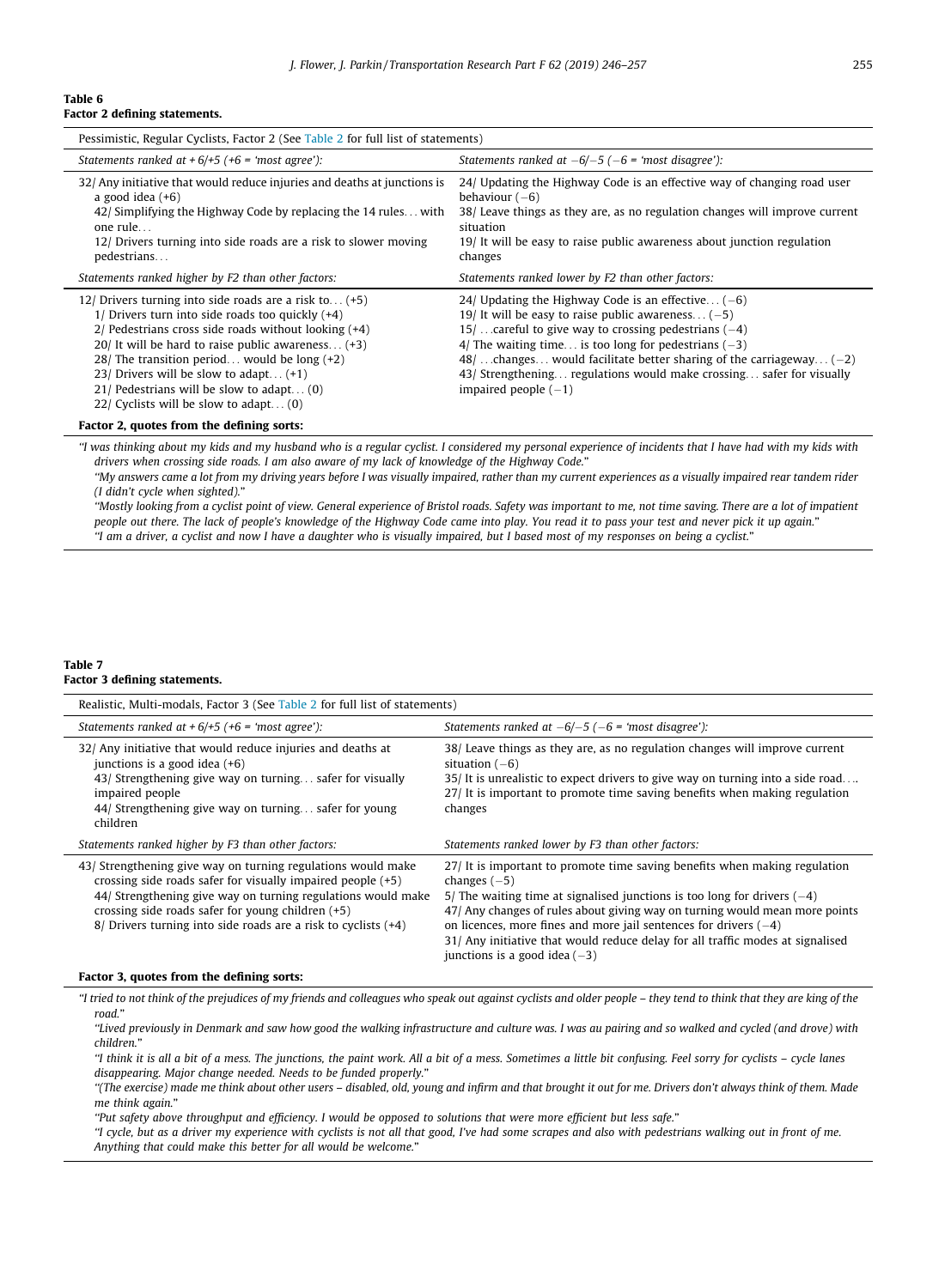#### Table 8 Factor 4 defining statements.

| Altruistic, Pedestrians, Factor 4 (See Table 2 for full list of statements)                                                                                                                                                                                                                                                                                                                                                                                                                                                                                                                                          |                                                                                                                                                                                                                                                                                                                                                                                                                                                                                                                                                                                                                                                                                                                                                                                                                                                                                                                                                        |
|----------------------------------------------------------------------------------------------------------------------------------------------------------------------------------------------------------------------------------------------------------------------------------------------------------------------------------------------------------------------------------------------------------------------------------------------------------------------------------------------------------------------------------------------------------------------------------------------------------------------|--------------------------------------------------------------------------------------------------------------------------------------------------------------------------------------------------------------------------------------------------------------------------------------------------------------------------------------------------------------------------------------------------------------------------------------------------------------------------------------------------------------------------------------------------------------------------------------------------------------------------------------------------------------------------------------------------------------------------------------------------------------------------------------------------------------------------------------------------------------------------------------------------------------------------------------------------------|
| Statements ranked at $+6/+5$ ( $+6$ = 'most agree'):                                                                                                                                                                                                                                                                                                                                                                                                                                                                                                                                                                 | Statements ranked at $-6/-5$ ( $-6$ = 'most disagree'):                                                                                                                                                                                                                                                                                                                                                                                                                                                                                                                                                                                                                                                                                                                                                                                                                                                                                                |
| 32/ Any initiative that would reduce injuries and deaths at junctions is a<br>good idea $(+6)$<br>42/ Simplifying the Highway Code is a good idea<br>48/ Any changes would facilitate better sharing                                                                                                                                                                                                                                                                                                                                                                                                                 | 38/ Leave things as they are, as no regulation changes will improve<br>current situation $(-6)$<br>35/ It is unrealistic to expect drivers to give way on turning into a side<br>road<br>34/ Requiring drivers to give way will mean that fewer cyclists<br>choose to cycle on the road                                                                                                                                                                                                                                                                                                                                                                                                                                                                                                                                                                                                                                                                |
| Statements ranked higher by F4 than other factors:                                                                                                                                                                                                                                                                                                                                                                                                                                                                                                                                                                   | Statements ranked lower by F4 than other factors:                                                                                                                                                                                                                                                                                                                                                                                                                                                                                                                                                                                                                                                                                                                                                                                                                                                                                                      |
| 48/ Any changes would facilitate better sharing (+5)<br>49/ Any changes would make drivers more aware of the risk<br>imbalance that exists between road users(+4)<br>40/ Creating uncertainty will make drivers take more care $(+3)$<br>37/ Enabling cycle lanes and bus lanes to continue across junctions is<br>a good idea $(+3)$<br>$6/$ The waiting time at signalised junctions is too long for cyclists $(+1)$<br>24/ Updating the Highway Code is an effective way of changing road<br>user behaviour $(+1)$<br>15/ Drivers turning into a side road are careful to give way to crossing<br>pedestrians (0) | 34/ Requiring drivers to give way will mean that fewer cyclists<br>choose to cycle on the road $(-5)$<br>21/ Pedestrians will be slow to adapt to any junction regulation changes<br>$(-4)$<br>46/ Requiring drivers to give way would make crossing a signalised<br>junction riskier for young children $(-4)$<br>3/ Pedestrians and cyclists crossing mouth of side roads causes anxiety<br>to drivers $(-3)$<br>39/ Introducing regulation changes without enforcement will not<br>contribute anything $(-2)$<br>2/ Pedestrians cross side roads without looking $(-2)$<br>1/ Drivers turn into side roads too quickly $(-2)$<br>29/ The transition period would be a risky period for pedestrians and<br>cyclists $(-1)$<br>7/ Drivers turning into side roads are a risk to crossing pedestrians $(-1)$<br>$9/$ Drivers turning into side roads are a risk to children $(0)$<br>$12/$ Drivers turning are a risk to slower moving pedestrians (0) |

#### Factor 4, quotes from the defining sorts:

''I've driven 500,000 miles and not hit anyone or been hit. Society requires a level of trust between road users. The variety in current road designs and regulations is very difficult for users. There needs to be consistency. We need to trial new ideas. The current situation is complicated. We need something simpler than the status quo. However, I realise that there is not going to be a quick fix. I'm not too critical of drivers. Some look out for bikes using their wing mirrors. Drivers do slow down for junctions and giving way. However, there are exceptions: white vans, taxis, some young people, and self-righteous drivers who see all pedestrians and cyclists as second class."

''Junctions are key for cyclists and motorcyclists – more injuries happen here. Sometimes bugs me that with 300 motorcycle deaths and 70 cyclist deaths a year that all improvements are for cyclists and none for motorcycles. Anything that makes things safer has got to be a good thing." ''Any ambiguity/vagueness in the current situation which results in death is an outrage."

''I want to see things improved for pedestrians and cyclists as a whole and less priority given to drivers. I believe that we don't need lots of rules, because if you put the infrastructure there, drivers, perhaps reluctantly, will slow down."

''I prioritised children; drivers were less in my priority as you are more vulnerable if you are not in a car."

# Table 9

#### Factor 5 defining statements.

| Pragmatic, Sustainably Mobile, Factor 5 (See Table 2 for full list of statements)                                                                                                                                                                                                                                                                                                                                                                                                                               |                                                                                                                                                                                                                                                                                                                                                                                                                                |
|-----------------------------------------------------------------------------------------------------------------------------------------------------------------------------------------------------------------------------------------------------------------------------------------------------------------------------------------------------------------------------------------------------------------------------------------------------------------------------------------------------------------|--------------------------------------------------------------------------------------------------------------------------------------------------------------------------------------------------------------------------------------------------------------------------------------------------------------------------------------------------------------------------------------------------------------------------------|
| Statements ranked at $+6/+5$ ( $+6$ = 'most agree'):                                                                                                                                                                                                                                                                                                                                                                                                                                                            | Statements ranked at $-6/-5$ ( $-6$ = 'most disagree'):                                                                                                                                                                                                                                                                                                                                                                        |
| 42/ Simplifying the Highway Code is a good idea $(+6)$<br>26/ It is important to promote the safety benefits when making<br>regulation changes<br>32/ Any initiative that would reduce injuries and deaths at<br>junctions is a good idea                                                                                                                                                                                                                                                                       | 38/ Leave things as they are, as no regulation changes will improve current<br>situation $(-6)$<br>35/ It is unrealistic to expect drivers to give way on turning into a side road<br>30/ Allowing cyclists to turn left on red signals, whilst giving way to crossing<br>pedestrians, is a good idea                                                                                                                          |
| Statements ranked higher by F5 than other factors:                                                                                                                                                                                                                                                                                                                                                                                                                                                              | Statements ranked lower by F5 than other factors:                                                                                                                                                                                                                                                                                                                                                                              |
| 42/ Simplifying the H. Code is a good idea $(+6)$<br>26/ It is important to promote the safety benefits when making<br>regulation changes (+5)<br>11/ Drivers turningare a risk to visually impaired pedestrians<br>crossing the junction $(+4)$<br>25/ Regulation changes would need to be accompanied by well-<br>funded publicity campaigns $(+4)$<br>19/ It will be easy to raise public awareness about junction<br>regulation changes (+3)<br>39/ Introducing regulation changes without enforcement will | 30/ Allowing cyclists to turn left on red signals, whilst giving way to crossing<br>pedestrians, is a good idea $(-5)$<br>20/ It will be hard to raise public awareness about junction regulation changes<br>$(-4)$<br>28/ The transition period required for road users to get used to any junction<br>regulation changes would be long $(-4)$<br>23/ Drivers will be slow to adapt to any junction regulation changes $(-3)$ |